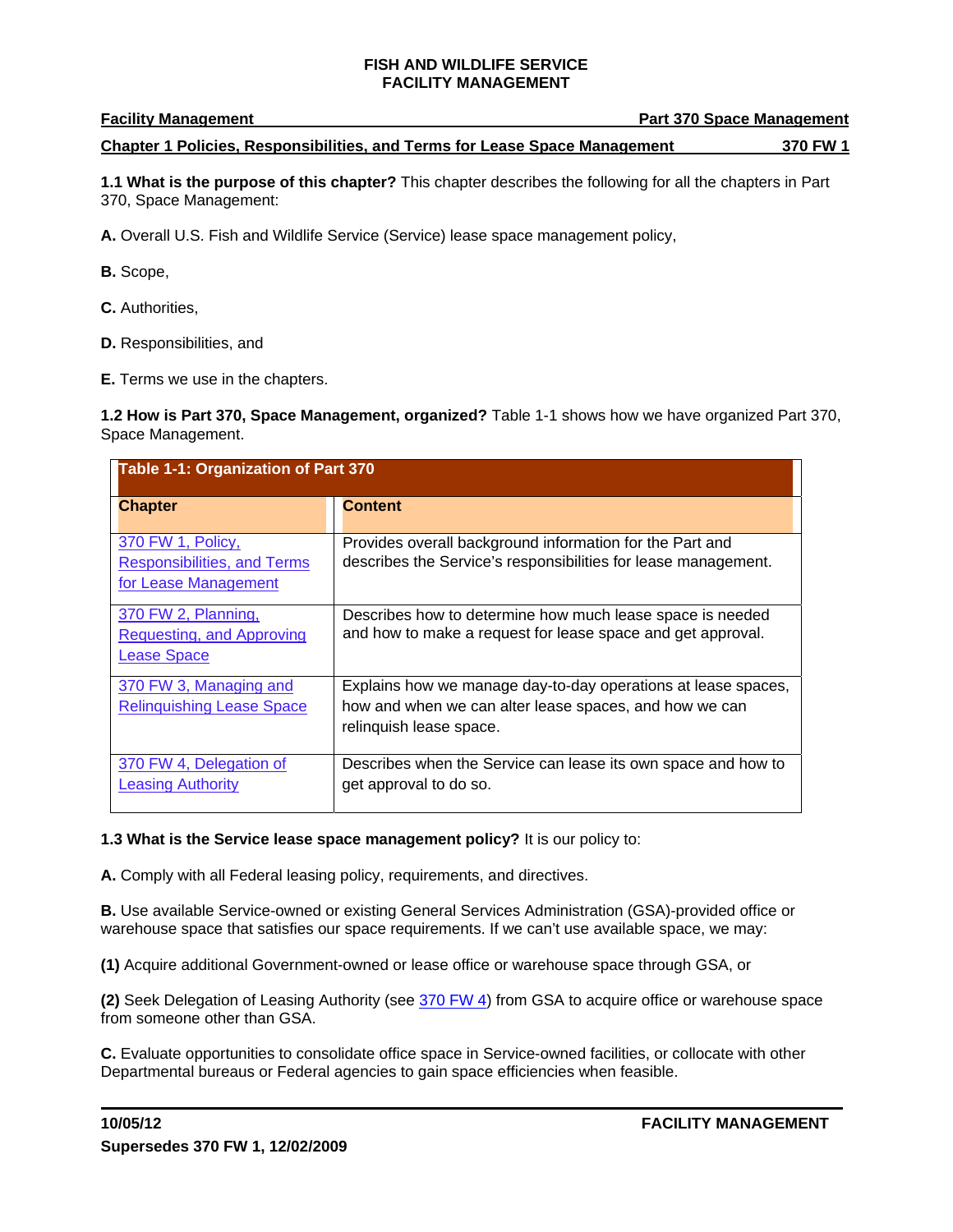#### **Facility Management Community Community Community Part 370 Space Management**

 **Chapter 1 Policies, Responsibilities, and Terms for Lease Space Management 370 FW 1** 

**D.** Plan our space:

**(1)** In compliance with the Service's space utilization standards found in 370 FW 2,

**(2)** Using the Service's *Space Calculator Tool* (see Exhibit 1) to develop requirements and document that space utilization standards and guidelines are met,

**(3)** When possible, using "open floor" space designs compatible with greening and cost reduction goals (see planning models in the *Space Management Handbook*), and

**(4)** In accordance with GSA's requirements to update our lease space to meet national and local building codes, energy and water-conservation efficiencies, life-safety, accessibility and environmental requirements, etc.

**E.** Plan our administrative portion of owned office space using the same utilization and allocation standards as we do in our lease space.

**1.4 What is the scope of this chapter?** This chapter applies to leased space, service-owned space, and Service-Managed but Not Service-Owned (SMNSO) space.

## **1.5 What are the authorities for the chapters in Part 370?**

**A.** Federal Property Management Regulations (41 CFR 101-17 and 102).

**B.** 425 DM 1 through 6, Space Management.

**C.** Utilization Guidelines from the Department of the Interior Deputy Assistant Secretary, Policy Management and Budget, and the Director, Office of Acquisitions and Property Management.

- **D.** GSA Acquisition Manual (GSAM) Part 570, Acquiring Leasehold Interests in Real Property.
- **E.** Executive Order 12072, Federal Space Management.
- **F.** Executive Order 13327, Federal Real Property Asset Management.

**G.** Office of Management and Budget (OMB) Circular A-123, Management's Responsibility for Internal Control.

**H.** The Fish and Wildlife Act of 1956 (16 U.S.C. 742a-742j).

### **1.6 What terms do you need to know to understand the chapters in Part 370?**

**A. Categorical Space Leasing.** This is a specific lease contracting authority that GSA has delegated to the Service, through the Department. We use this to acquire specific types of space such as boat docks, airplane hangars, and antenna and self-storage space.

**B. Delegation of Lease Management Authority.** This is authority that GSA may delegate, through the Headquarters (HQ) Division of Contracting and General Services (CGS) or Regional CGS offices, to a designated Regional Space Coordinator or other Service employee to coordinate with landlords' representatives on the day-to-day operations and maintenance aspects of our GSA lease space. See 370 FW 3 for more information.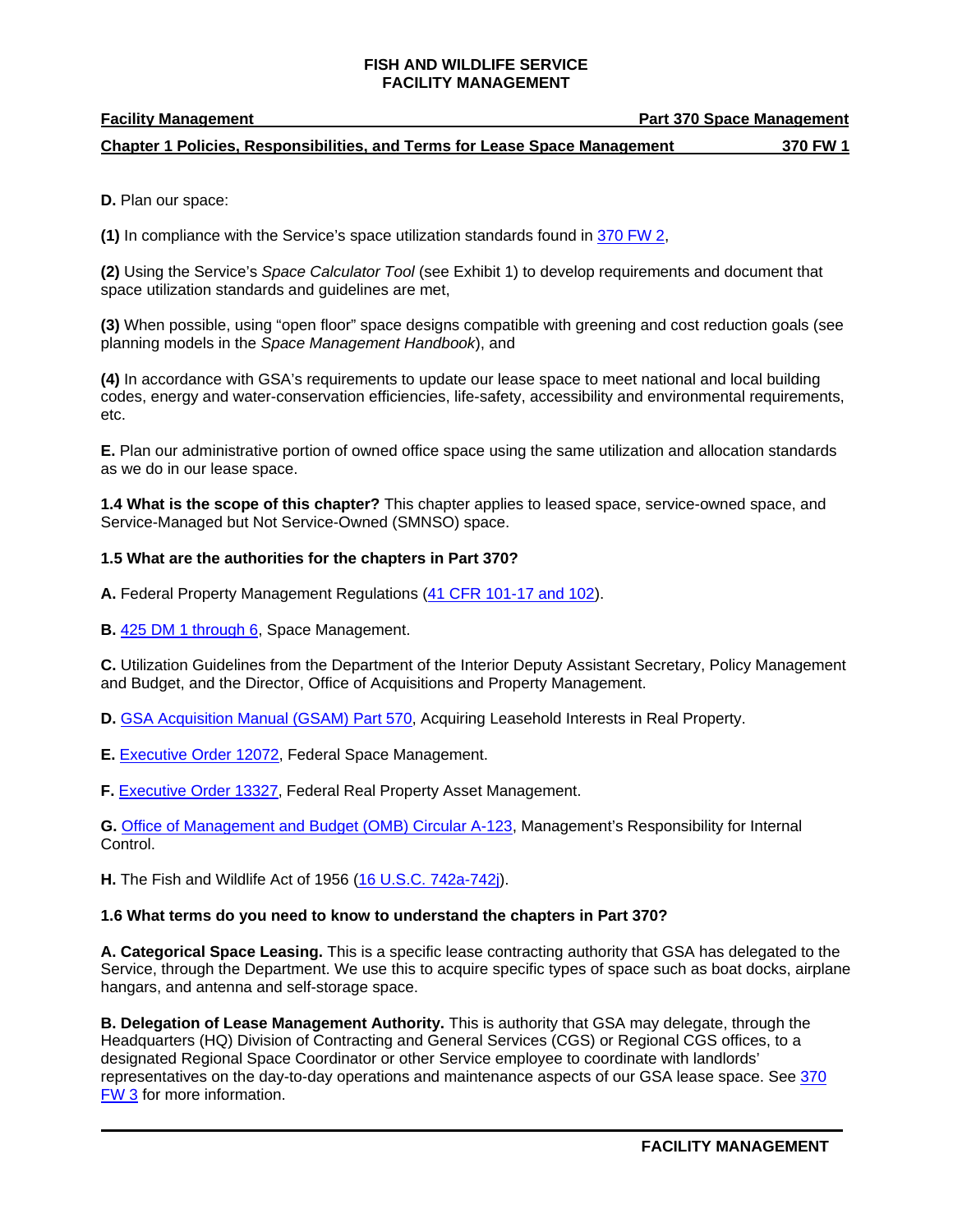**Facility Management** 

#### **Chapter 1 Policies, Responsibilities, and Terms for Lease Space Management 370 FW 1**

**C. Delegation of Leasing Authority.** This is authority that GSA may give to Federal agencies to lease certain types and amounts of space. GSA has to provide a specific delegation to us for leasing nonemergency office and warehouse space. We have a blanket delegation of authority for categorical space leasing. Only a Warranted Leasing Contracting Officer may execute this authority. See 370 FW 4 for more information.

**D. Delineated Area.** This is a designated geographical area that GSA establishes (in conjunction with the Service) for which they will consider offers for our commercial lease space needs.

**E. Lease.** A lease is a binding legal document that establishes the rights and responsibilities of the parties to the lease. It usually is a contract through which an owner of an asset conveys the right to use its asset to another party for a specified period of time (the lease term) for specified periodic payments.

**F. Occupancy Agreement.** An occupancy agreement is a GSA document we use to formalize arrangements, terms, and funding for GSA-provided space.

**G. Prospectus-level Lease.** This is a lease that is at or above thresholds that GSA establishes that are applicable to Federal agencies operating under, or subject to, the authorities of the Administrator of GSA. For our policy, thresholds are established for the construction, alteration, and leasing of space. You can find the current prospectus threshold value for each fiscal year by visiting GSA's Web site and entering "prospectus thresholds" in the Search field.

**H. Service-Managed but Not Service-Owned Space (SMNSO).** This is space that we may manage and control day-to-day use through an interagency or cooperative agreement, but that we don't own. The formal agreements must also acknowledge responsibility for maintenance and repairs.

**I. Utilization Rate.** This is the unit of measure and Departmental compliance standard we use to plan the amount of office and office support space we allocate for employees and operations. See 370 FW 2 for more information.

**J. 5-Year Space Management Plan.** We use the 5-Year Space Management Plan to establish Regional and HQ space management goals and report the effectiveness of our space leasing program. The objectives of the plan are to:

- **(1)** Describe our strategy for space management;
- **(2)** Outline our inventory of owned assets, direct leases, and GSA occupancy agreements;
- **(3)** Report significant changes in our space portfolio;
- **(4)** Assess space-related performance metrics we report to the Department; and
- **(5)** Align Regional/HQ planning and space use with Departmental goals and program requirements.

### **1.7 Who is responsible for implementing this policy?** See Table 1-2.

| Table 1-2: Responsibilities for the Lease Space Program |                                            |
|---------------------------------------------------------|--------------------------------------------|
| These officials                                         | <b>Are responsible for</b>                 |
| A. The Director                                         | (1) Approving space management policy, and |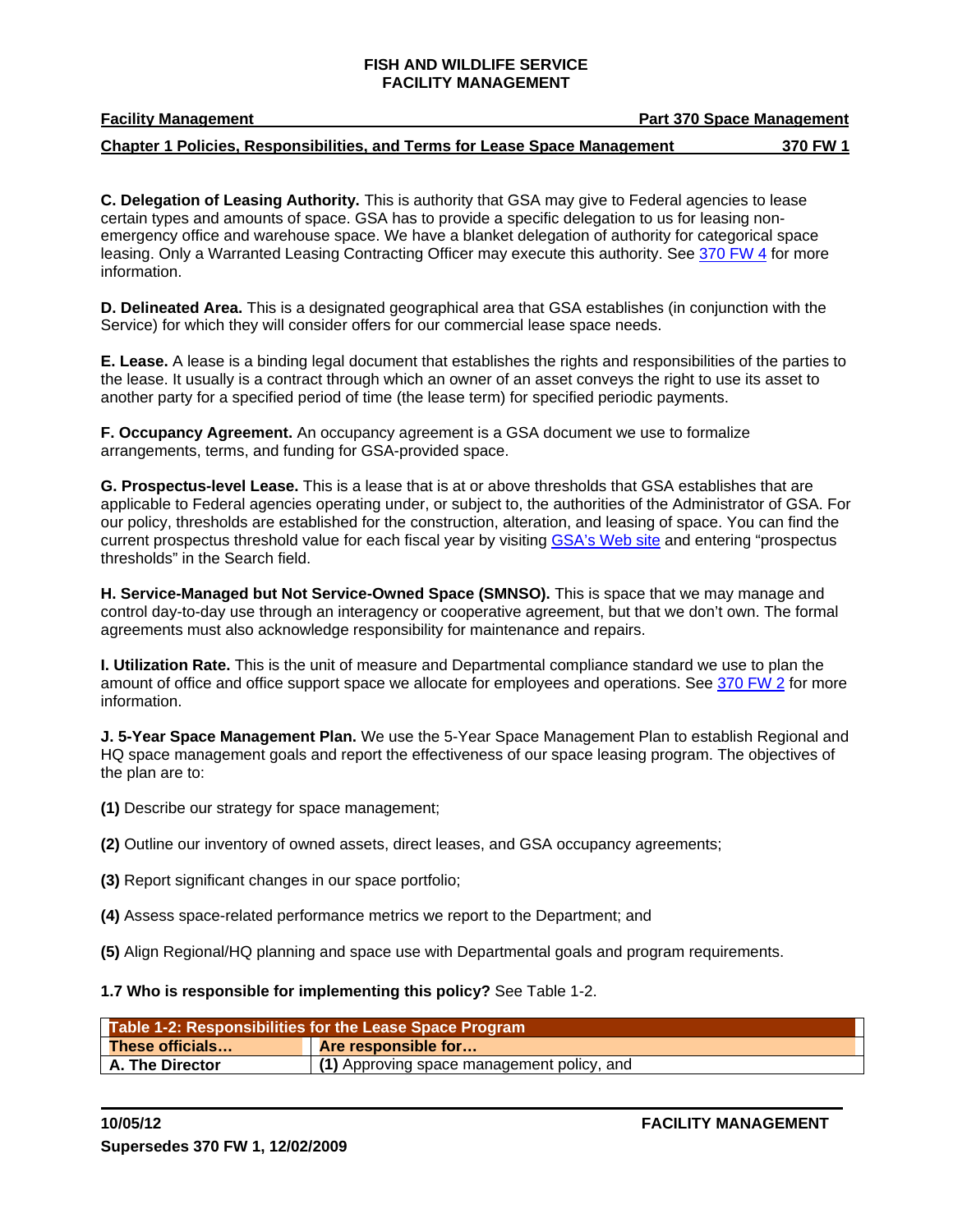$\blacksquare$ 

**Facility Management Part 370 Space Management**

 **Chapter 1 Policies, Responsibilities, and Terms for Lease Space Management 370 FW 1** 

| Table 1-2: Responsibilities for the Lease Space Program |                                                                                                                                                                                                                              |  |
|---------------------------------------------------------|------------------------------------------------------------------------------------------------------------------------------------------------------------------------------------------------------------------------------|--|
| These officials                                         | Are responsible for                                                                                                                                                                                                          |  |
|                                                         | (2) Ensuring resources are available to administer a lease space<br>management program.                                                                                                                                      |  |
| <b>B. The Deputy Director</b><br>(Operations)           | Ensuring program and Regional compliance with lease space policies and<br>initiatives.                                                                                                                                       |  |
| <b>C.</b> The Assistant Director                        | (1) Administering the Servicewide lease space management program in                                                                                                                                                          |  |
| - Business Management<br>and Operations (AD-BMO)        | accordance with Departmental policies, procedures, and strategic goals;                                                                                                                                                      |  |
|                                                         | (2) Approving HQ lease space requests and allocations;                                                                                                                                                                       |  |
|                                                         | (3) Approving Regional lease space requests of 50,000 Rentable Square Feet<br>(RSF) and greater;                                                                                                                             |  |
|                                                         | (4) Coordinating with senior GSA officials on leasing issues; and                                                                                                                                                            |  |
|                                                         | (5) Including lease space management as a component of the Service's<br>internal control program.                                                                                                                            |  |
| D. The HQ Directorate                                   | (1) Ensuring program compliance with lease space policies, procedures, and<br>strategic goals;                                                                                                                               |  |
|                                                         | (2) Designating a HQ Manager to serve as a "Facilities" contact to coordinate<br>with CGS on HQ lease space and facilities issues; and                                                                                       |  |
|                                                         | (3) Sending HQ space requests to CGS for coordination, processing, and<br>review and approval by the AD-BMO.                                                                                                                 |  |
| <b>E. Regional Directors</b>                            | (1) Ensuring Regional compliance with lease space policies, procedures, and<br>strategic goals;                                                                                                                              |  |
|                                                         | (2) Allocating adequate resources to manage lease space activities within the<br>Region;                                                                                                                                     |  |
|                                                         | (3) Approving lease space requests up to 50,000 RSF within the Region<br>(excludes HQ program operations located within the Region). They must:                                                                              |  |
|                                                         | (a) Send lease space requests of 50,000 RSF and greater (including<br>prospectus-level leases) to the HQ CGS for review and approval by<br>the AD-BMO, and                                                                   |  |
|                                                         | (b) Once approved by AD-BMO, prospectus-level lease requests<br>must then be sent to the Department's Director, Office of<br>Acquisitions and Property Management for approval;                                              |  |
|                                                         | (4) Approving non-monetary agreements between other bureaus, Federal<br>agencies, State and local entities, and non-profit groups that provide use of<br>SMNSO space for Service employees and operations. These agreements: |  |
|                                                         | (a) Must be authorized by statute and established for mission or<br>cooperative purposes, and incidentally provide support space, and                                                                                        |  |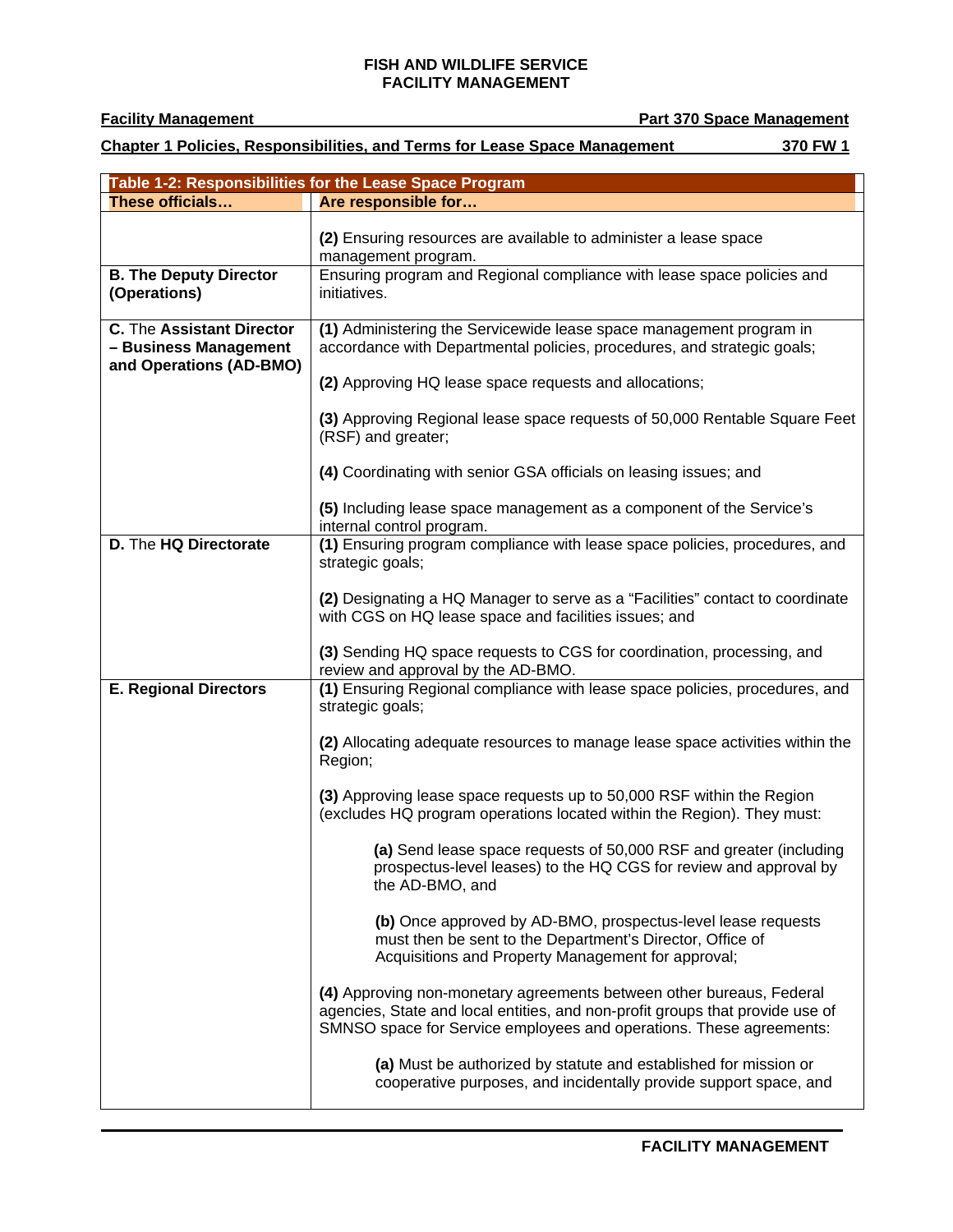**Facility Management** 

**Part 370 Space Management** 

 **Chapter 1 Policies, Responsibilities, and Terms for Lease Space Management 370 FW 1** 

| Table 1-2: Responsibilities for the Lease Space Program |                                                                                                                                                                                                                                        |  |
|---------------------------------------------------------|----------------------------------------------------------------------------------------------------------------------------------------------------------------------------------------------------------------------------------------|--|
| These officials                                         | Are responsible for                                                                                                                                                                                                                    |  |
|                                                         | (b) Are executed as either an interagency or cooperative agreement<br>or memorandum of understanding (only a Contracting Officer may<br>execute monetary agreements, after recommendation from the<br>Regional Space Coordinator); and |  |
|                                                         | (5) Approving the Regional 5-Year Space Management Plan.                                                                                                                                                                               |  |
| F. The Chief, CGS in the<br>HQ                          | (1) Developing and implementing the Service lease space policy and<br>supplemental procedures;                                                                                                                                         |  |
|                                                         | (2) Providing guidance and oversight to the Regions and programs on lease<br>space program management issues and processing lease requirements in the<br>Financial and Business Management System (FBMS);                              |  |
|                                                         | (3) Managing and coordinating HQ lease space activities, including<br>authorizing GSA occupancy agreements and allocating space costs to HQ<br>programs through FBMS;                                                                  |  |
|                                                         | (4) Reviewing and processing for the AD-BMO's approval Regional space<br>requests of 50,000 RSF and greater (including prospectus-level leases that<br>must also receive approval from the Department);                                |  |
|                                                         | (5) Coordinating with GSA, the Department, and internal and external<br>auditors;                                                                                                                                                      |  |
|                                                         | (6) Preparing and coordinating Servicewide data calls and reports (including<br>the Service's lease space budget and future lease obligations reports);                                                                                |  |
|                                                         | (7) Conducting Servicewide internal management control reviews for leasing;                                                                                                                                                            |  |
|                                                         | (8) Developing the Service's 5-Year Space Management Plan;                                                                                                                                                                             |  |
|                                                         | (9) Managing the Service's Leasing Contracting Officer warrant system;                                                                                                                                                                 |  |
|                                                         | (10) Reporting leased space in the Federal Reap Property Profile (FRPP);<br>and                                                                                                                                                        |  |
|                                                         | (11) Approving (second-level approver) new direct leases in FBMS.                                                                                                                                                                      |  |
| G. The Chief, Division of                               | Providing guidance and working with program offices and project managers in                                                                                                                                                            |  |
| Engineering (in HQ) and                                 | designing renovations and new construction to ensure that the space                                                                                                                                                                    |  |
| <b>Regional Engineering</b><br><b>Staff</b>             | management policy guidance is followed.                                                                                                                                                                                                |  |
| H. The Assistant Regional                               | (1) Administering the Regional lease space management program, and                                                                                                                                                                     |  |
| <b>Directors - Budget and</b>                           |                                                                                                                                                                                                                                        |  |
| Administration                                          | (2) Working with program Assistant Regional Directors to review/approve                                                                                                                                                                |  |
| I. Chiefs, CGS (Regions)                                | space requests and ensure they comply with this lease space policy.<br>(1) Implementing the Regional lease space management program;                                                                                                   |  |
|                                                         |                                                                                                                                                                                                                                        |  |

**FACILITY MANAGEMENT**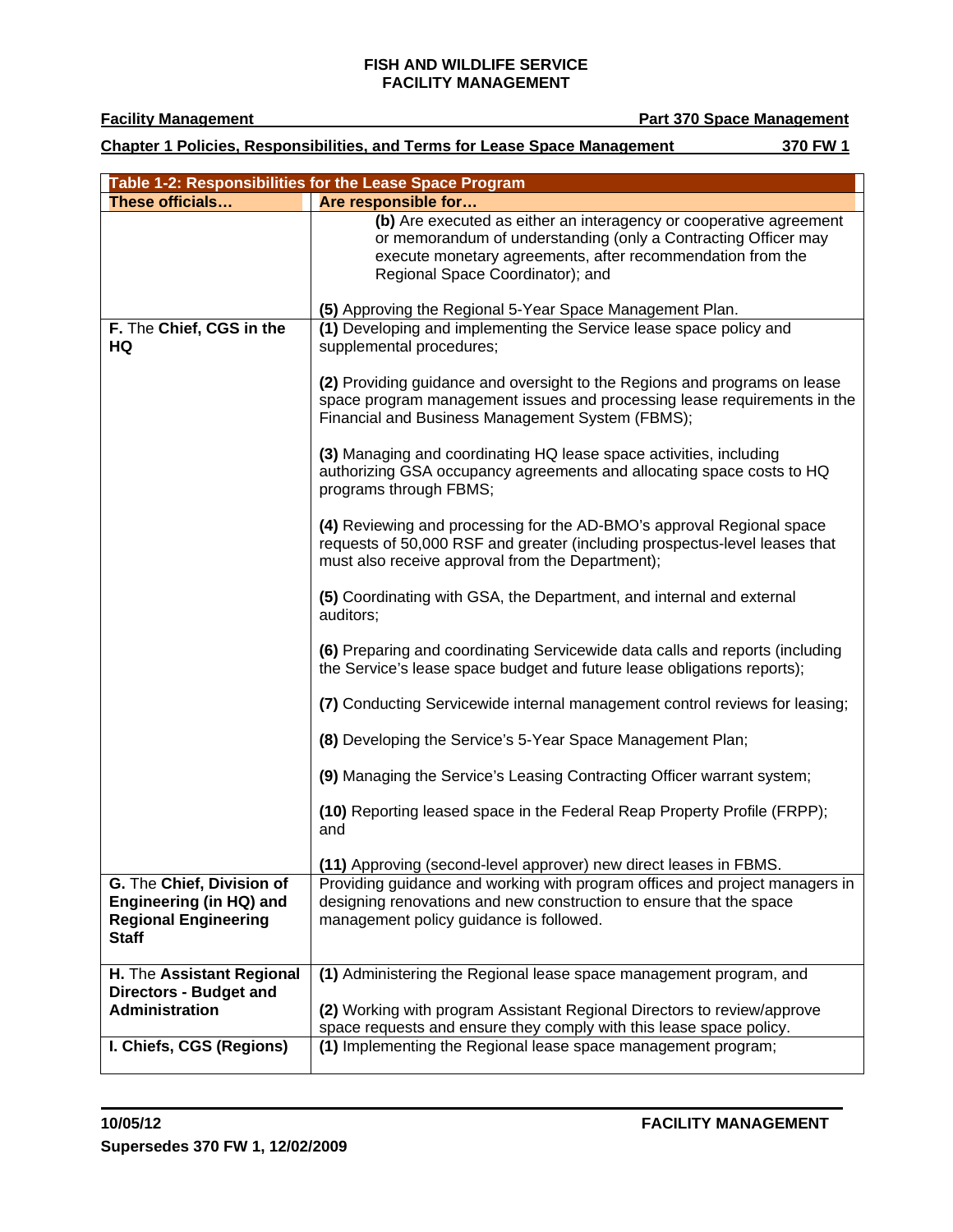**Part 370 Space Management** 

 **Chapter 1 Policies, Responsibilities, and Terms for Lease Space Management 370 FW 1** 

|                                             | Table 1-2: Responsibilities for the Lease Space Program                                                                                                                                                  |
|---------------------------------------------|----------------------------------------------------------------------------------------------------------------------------------------------------------------------------------------------------------|
| These officials                             | Are responsible for                                                                                                                                                                                      |
|                                             | (2) Interpreting program requirements and resolving day-to-day issues and<br>questions;                                                                                                                  |
|                                             | (3) Working with administrative offices and field stations in the Regions to<br>implement lease space activities;                                                                                        |
|                                             | (4) Planning and managing space and assignments according to<br>Departmental and Service policy and strategic goals;                                                                                     |
|                                             | (5) Processing and managing lease actions and requirements in FBMS;                                                                                                                                      |
|                                             | (6) Authorizing GSA occupancy agreements for lease space;                                                                                                                                                |
|                                             | (7) Developing the Regional 5-Year Space Management Plan;                                                                                                                                                |
|                                             | (8) Evaluating and determining the need to establish a Warranted Leasing<br>Contracting Officer in the Region (see 370 FW 4 for more information about<br>delegation of leasing authority); and          |
|                                             | (9) Designating a Regional Space Coordinator.                                                                                                                                                            |
| J. Regional/HQ Space<br><b>Coordinators</b> | (1) Serving as the primary contact and coordinator for space leasing and<br>providing advice and guidance for day-to-day lease matters within the<br>Region/HQ;                                          |
|                                             | (2) Coordinating with CGS and GSA on lease space activities;                                                                                                                                             |
|                                             | (3) Entering and managing the Region's/HQ's lease space assets (i.e., direct<br>leases, GSA occupancy and Department of Homeland Security agreements)<br>and reconciling monthly lease payments in FBMS; |
|                                             | (4) Maintaining copies of lease space records and GSA occupancy<br>agreements (see 370 FW 3);                                                                                                            |
|                                             | (5) Preparing and sending recurring reports and plans to CGS, such as:                                                                                                                                   |
|                                             | (a) Annual Regional 5-Year Space Management Plan,                                                                                                                                                        |
|                                             | (b) Delegation of leasing authority requests sent to GSA national<br>headquarters (applies to Warranted Leasing Contracting Officers<br>only), and                                                       |
|                                             | (c) Annual Randolph-Sheppard Act report (vending reporting for<br>Service-owned and leased space);                                                                                                       |
|                                             | (6) Preparing individual non-recurring lease space requests issued from the<br>Service Director or Deputy Director (Operations); and                                                                     |
|                                             | (7) Reporting capitalized leasehold improvements through FBMS (see 370<br>$FW3$ ).                                                                                                                       |